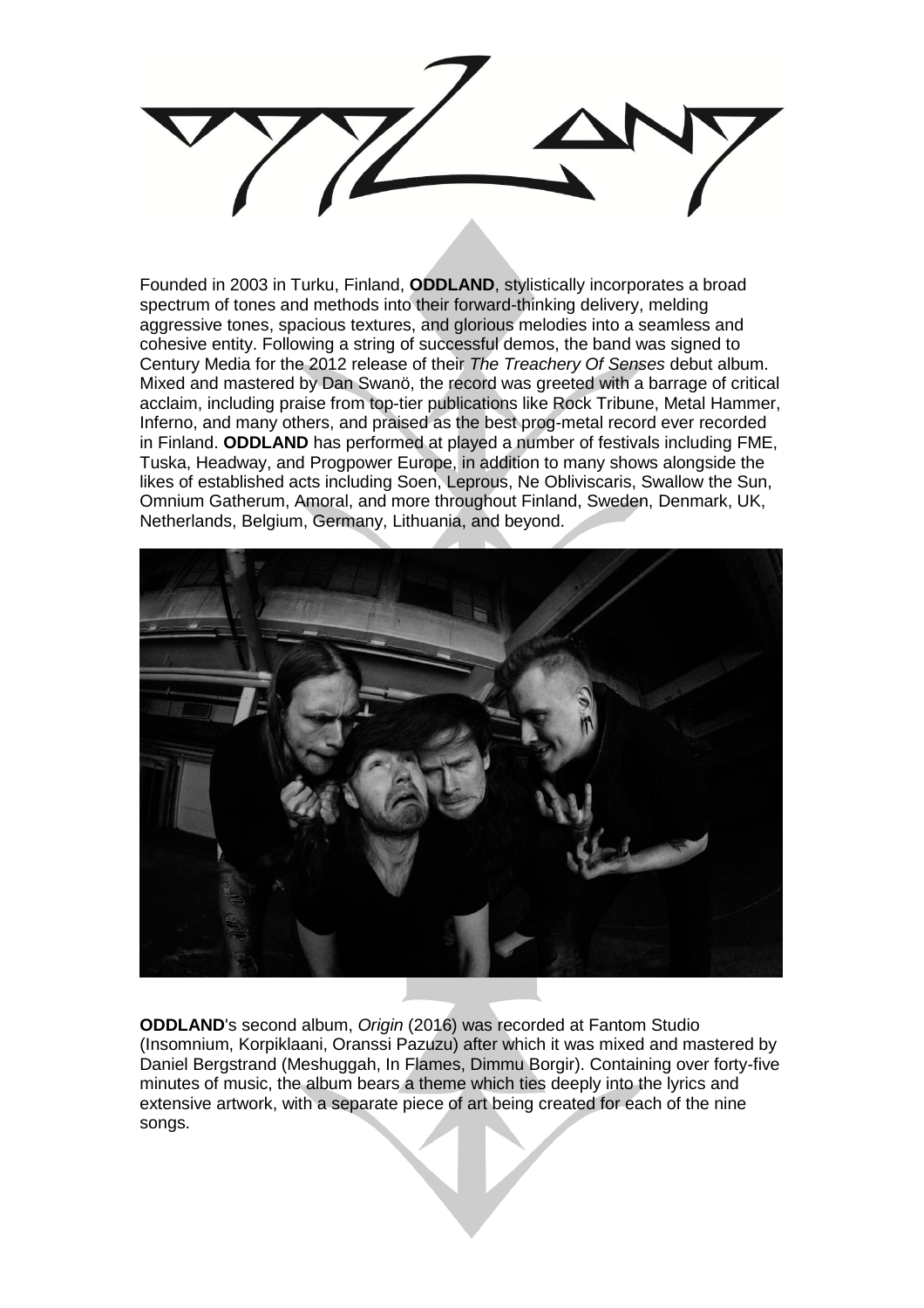

In a **9/10** review of *Origin*, The Prog Mind offers, "**ODDLAND**'s long-awaited followup is definitely worth the wait. It's an absolutely masterful example of how heaviness can be used to brilliant effect. Instead of simply chugging along, it invades our senses with brilliant composition, exploratory lyrics, and unadulterated heaviness." Heavy Blog Is Heavy plugged the album with a **4/5** review which states, "This seems to be a successful mix between dark progressive metal and approaches more often found in 'brighter' bands like Textures or Haken. For those who enjoy the tension stemming from those two focal points, there's a lot to be found here that is moving. The 'Nordic prog' scene is still growing, and it's great that **ODDLAND** are pushing the boundaries in their own unique, twisted way." We Love Metal's coverage of the album states, "**ODDLAND**'s combination of intensity, melody, and complexity hits the Prog sweet spot. *Origin* nearly comes across as a seamless work with songs occasionally flowing into one another. What strikes me is the consistency **ODDLAND** has in their approach, whether in the crushingly heavy sections or the light passages." New Noise Magazine praised in a **5/5** review: " Quite simply, there's nothing out there quite like Oddland even among the rest of the djent or progressive scenes. They're one of a kind and you need to get your hands on this one of a kind experience right now. Run, don't walk! Get on a plane to Finland. Travel by boat or swim if you must – but Oddland's Origin will go down as one of my top favorite releases of the year, without question. You must have it!"



## **ODDLAND** are: **CONTACT**

Sakari Ojanen - Vocals, Guitar [oddlandband@gmail.com](mailto:oddlandband@gmail.com) Jussi Poikonen – Guitar

[www.oddlandband.com](http://www.oddlandband.com/) [www.facebook.com/oddland](http://www.facebook.com/oddland)

ODDLAND endorses:

Joni Palmroth – Bass Management: info@intromental.com Ville Viitanen – Drums Promotion: [dave@earsplitcompound.com](mailto:dave@earsplitcompound.com) Label: [lasercd@aol.com](mailto:lasercd@aol.com)